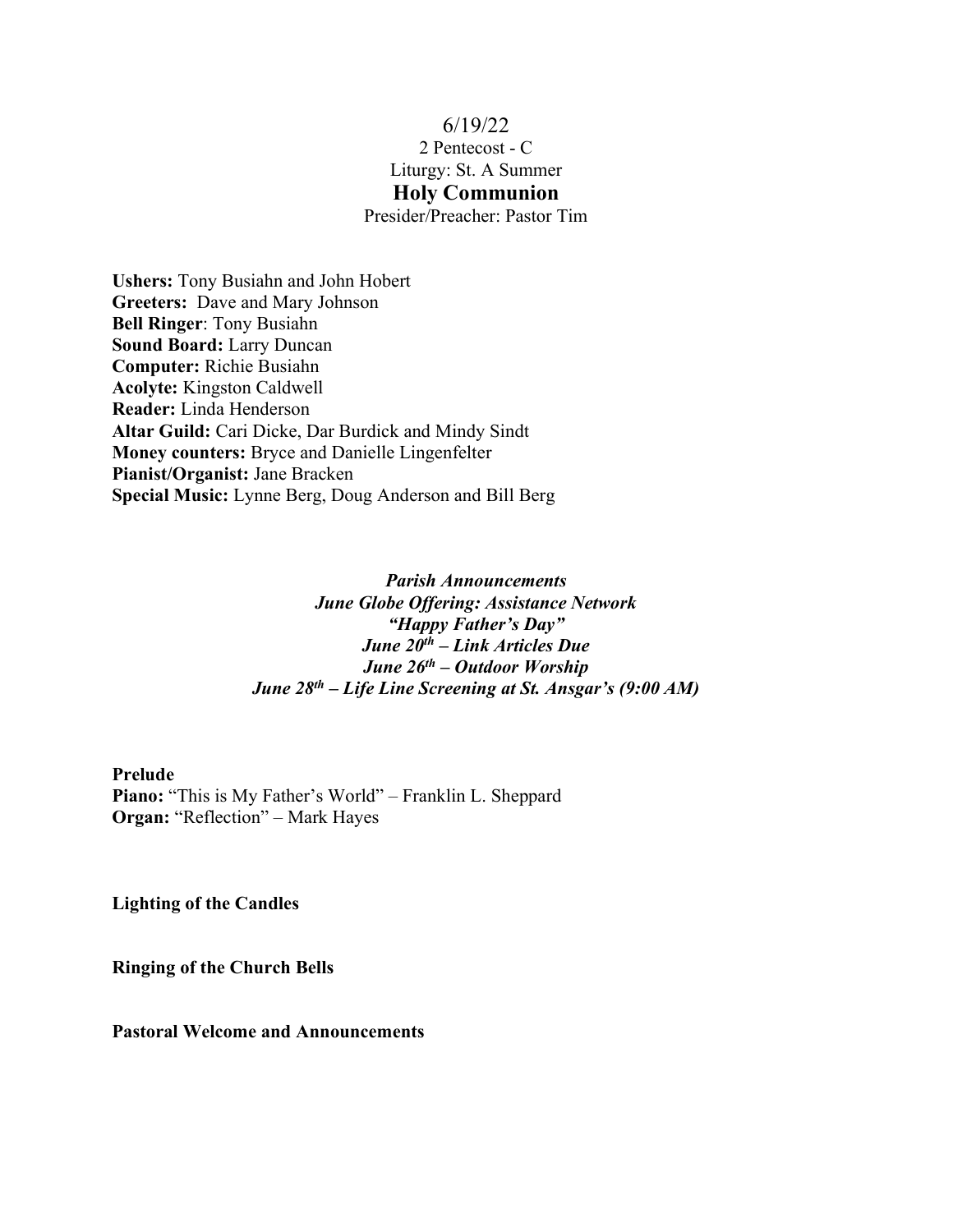#### Gathering Hymn: (ELW #665) "Rise, Shine, You People" vs 1

Rise, shine, you people! Christ the Lord has entered our human story; God in him is centered. He comes to us, by death and sin surrounded, with grace unbounded.

# vs 2

See how he sends the pow'rs of evil reeling; he brings us freedom, light and life and healing. All men and women, who by guilt are driven, now are forgiven.

# vs 3

Come, celebrate; your banners high unfurling, your songs and prayers against the darkness hurling. To all the world go out and tell the story of Jesus' glory.

# vs 4

Tell how the Father sent the Son to save us. Tell of the Son, who life and freedom gave us. Tell how the Spirit calls from ev'ry nation God's new creation.

# Greeting

P: The grace of our Lord Jesus Christ, the love of God, and the fellowship of the Holy Spirit be with you all.

# C: And also with you.

Hymn of Praise: (ELW #821) "Shout to the Lord" My Jesus, my Savior, Lord, there is none like you. All of my days I want to praise, the wonders of your mighty love. My comfort, my shelter, tower of refuge and strength; let ev'ry breath, all that I am never cease to worship you. Shout to the Lord, all the earth let us sing power and majesty, praise to the King. Mountains bow down and the seas will roar at the sound of your name. I sing for joy at the work of your hands; forever I'll love you, forever I'll stand. Nothing compares to the promise I have in you.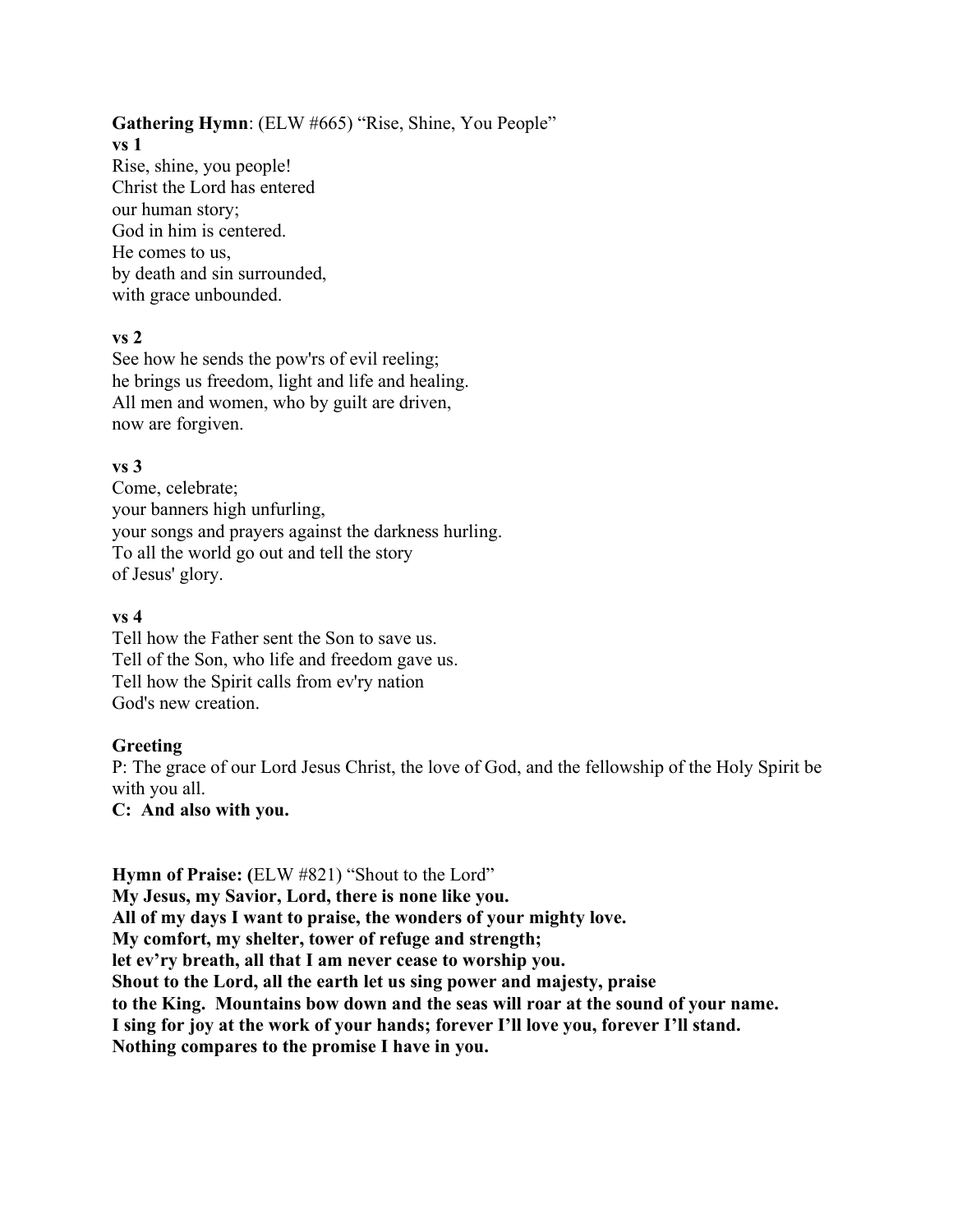#### Prayer of the Day

P: The Lord be with you..

#### C: And also with you.

P: Let us pray…O Lord God, we bring before you the cries of a sorrowing world. In your mercy set us free from the chains that bind us, and defend us from everything that is evil; through Jesus Christ, our Savior and Lord.

C: Amen

# First Reading: 1 Kings 19:1-12, 15-16

Reader: Linda Henderson

# L: A reading from the  $19<sup>th</sup>$  chapter of First Kings.

<sup>1</sup>Ahab told Jezebel all that Elijah had done, and how he had killed all the prophets with the sword. <sup>2</sup>Then Jezebel sent a messenger to Elijah, saying, "So may the gods do to me, and more also, if I do not make your life like the life of one of them by this time tomorrow." <sup>3</sup>Then he was afraid; he got up and fled for his life, and came to Beer-sheba, which belongs to Judah; he left his servant there.<sup>4</sup>But he himself went a day's journey into the wilderness, and came and sat down under a solitary broom tree. He asked that he might die: "It is enough; now, O LORD, take away my life, for I am no better than my ancestors." <sup>5</sup>Then he lay down under the broom tree and fell asleep. Suddenly an angel touched him and said to him, "Get up and eat." <sup>6</sup>He looked, and there at his head was a cake baked on hot stones, and a jar of water. He ate and drank, and lay down again. <sup>7</sup>The angel of the LORD came a second time, touched him, and said, "Get up and eat, otherwise the journey will be too much for you." <sup>8</sup>He got up, and ate and drank; then he went in the strength of that food forty days and forty nights to Horeb the mount of God. <sup>9</sup>At that place he came to a cave, and spent the night there. Then the word of the LORD came to him, saying, "What are you doing here, Elijah?" <sup>10</sup>He answered, "I have been very zealous for the LORD, the God of hosts; for the Israelites have forsaken your covenant, thrown down your altars, and killed your prophets with the sword. I alone am left, and they are seeking my life, to take it away."<sup>11</sup>He said, "Go out and stand on the mountain before the LORD, for the LORD is about to pass by." Now there was a great wind, so strong that it was splitting mountains and breaking rocks in pieces before the LORD, but the LORD was not in the wind; and after the wind an earthquake, but the LORD was not in the earthquake; <sup>12</sup>and after the earthquake a fire, but the LORD was not in the fire; and after the fire a sound of sheer silence. <sup>15</sup>Then the LORD said to him, "Go, return on your way to the wilderness of Damascus; when you arrive, you shall anoint Hazael as king over Aram. <sup>16</sup>Also you shall anoint Jehu son of Nimshi as king over Israel; and you shall anoint Elisha son of Shaphat of Abel-meholah as prophet in your place.

L: The word of the Lord.

C: Thanks be to God.

Special Music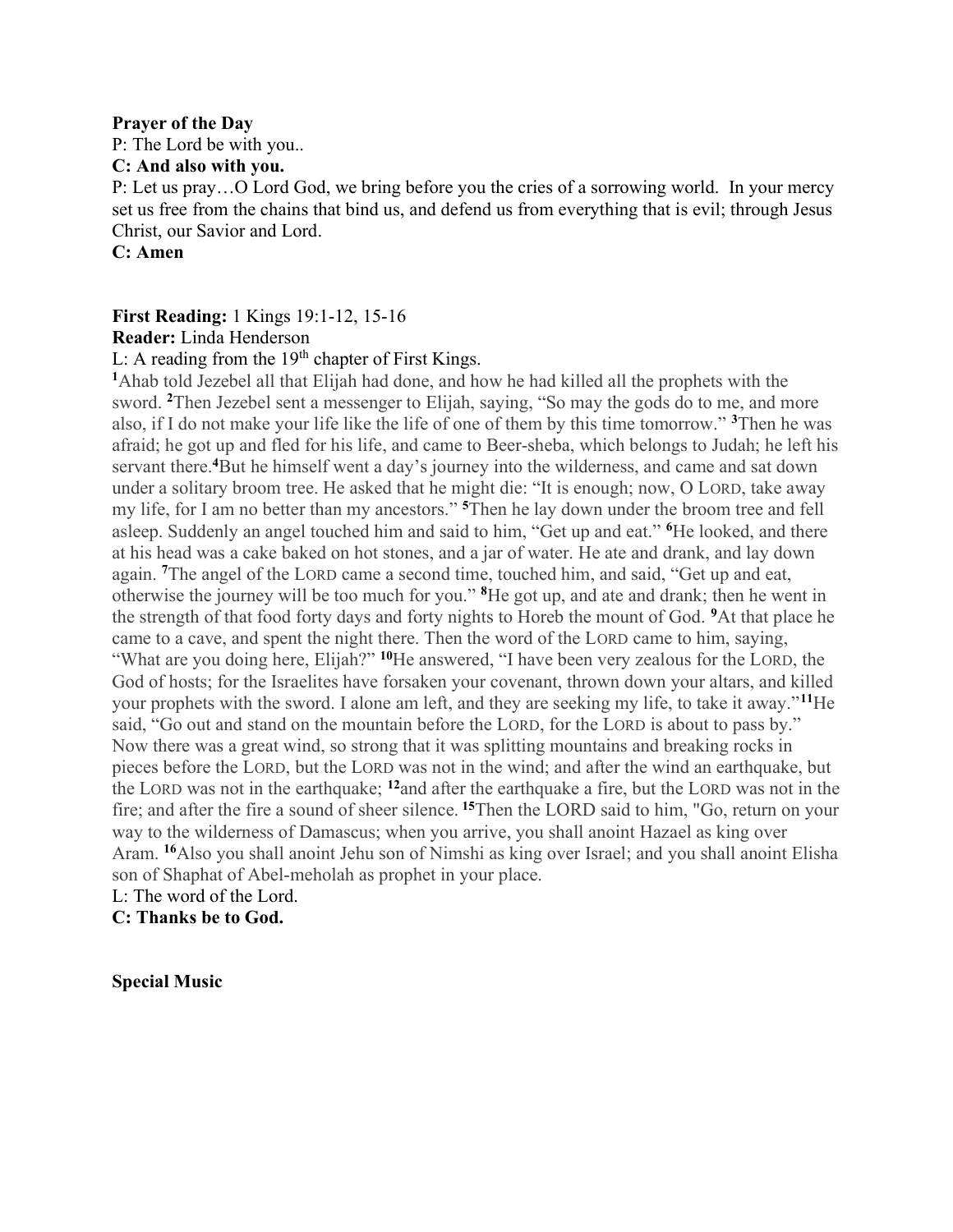# Second Reading: Psalm 42:1-4, 7-11 Reader: Linda Henderson

#### L: A reading from the  $42<sup>nd</sup>$  Psalm.

<sup>1</sup>As a deer longs for flowing streams, so my soul longs for you, O God. <sup>2</sup>My soul thirsts for God, for the living God. When shall I come and behold the face of God? <sup>3</sup>My tears have been my food day and night, while people say to me continually, "Where is your God?" <sup>4</sup>These things I remember, as I pour out my soul: how I went with the throng, and led them in procession to the house of God, with glad shouts and songs of thanksgiving, a multitude keeping festival. <sup>7</sup>Deep calls to deep at the thunder of your cataracts; all your waves and your billows have gone over me. <sup>8</sup>By day the LORD commands his steadfast love, and at night his song is with me, a prayer to the God of my life. <sup>9</sup>I say to God, my rock, "Why have you forgotten me? Why must I walk about mournfully because the enemy oppresses me?"  $^{10}$ As with a deadly wound in my body, my adversaries taunt me, while they say to me continually, "Where is your God?" <sup>11</sup>Why are you cast down, O my soul, and why are you disquieted within me? Hope in God; for I shall again praise him, my help and my God.

L: The word of the Lord.

C: Thanks be to God.

Alleluia Verse –Jerry Sinclair Alleluia, Alleluia, Alleluia, Alleluia, Alleluia, Alleluia, Alleluia, Alleluia.

Please stand as y for the reading of the Gospel

#### Holy Gospel: Luke 8:26-39

P: The Holy Gospel according to St. Luke, the 8<sup>th</sup> chapter.

#### C: Glory to you, O Lord.

<sup>26</sup>Then they arrived at the country of the Gerasenes, which is opposite Galilee.  $27As$  he stepped out on land, a man of the city who had demons met him. For a long time he had worn no clothes, and he did not live in a house but in the tombs. <sup>28</sup>When he saw Jesus, he fell down before him and shouted at the top of his voice, "What have you to do with me, Jesus, Son of the Most High God? I beg you, do not torment me" <sup>29</sup>for Jesus had commanded the unclean spirit to come out of the man. (For many times it had seized him; he was kept under guard and bound with chains and shackles, but he would break the bonds and be driven by the demon into the wilds.)  $30$ Jesus then asked him, "What is your name?" He said, "Legion"; for many demons had entered him. <sup>31</sup>They begged him not to order them to go back into the abyss. <sup>32</sup>Now there on the hillside a large herd of swine was feeding; and the demons begged Jesus to let them enter these. So he gave them permission. <sup>33</sup>Then the demons came out of the man and entered the swine, and the herd rushed down the steep bank into the lake and was drowned. <sup>34</sup>When the swineherds saw what had happened, they ran off and told it in the city and in the country. <sup>35</sup>Then people came out to see what had happened, and when they came to Jesus, they found the man from whom the demons had gone sitting at the feet of Jesus, clothed and in his right mind. And they were afraid. <sup>36</sup>Those who had seen it told them how the one who had been possessed by demons had been healed. <sup>37</sup>Then all the people of the surrounding country of the Gerasenes asked Jesus to leave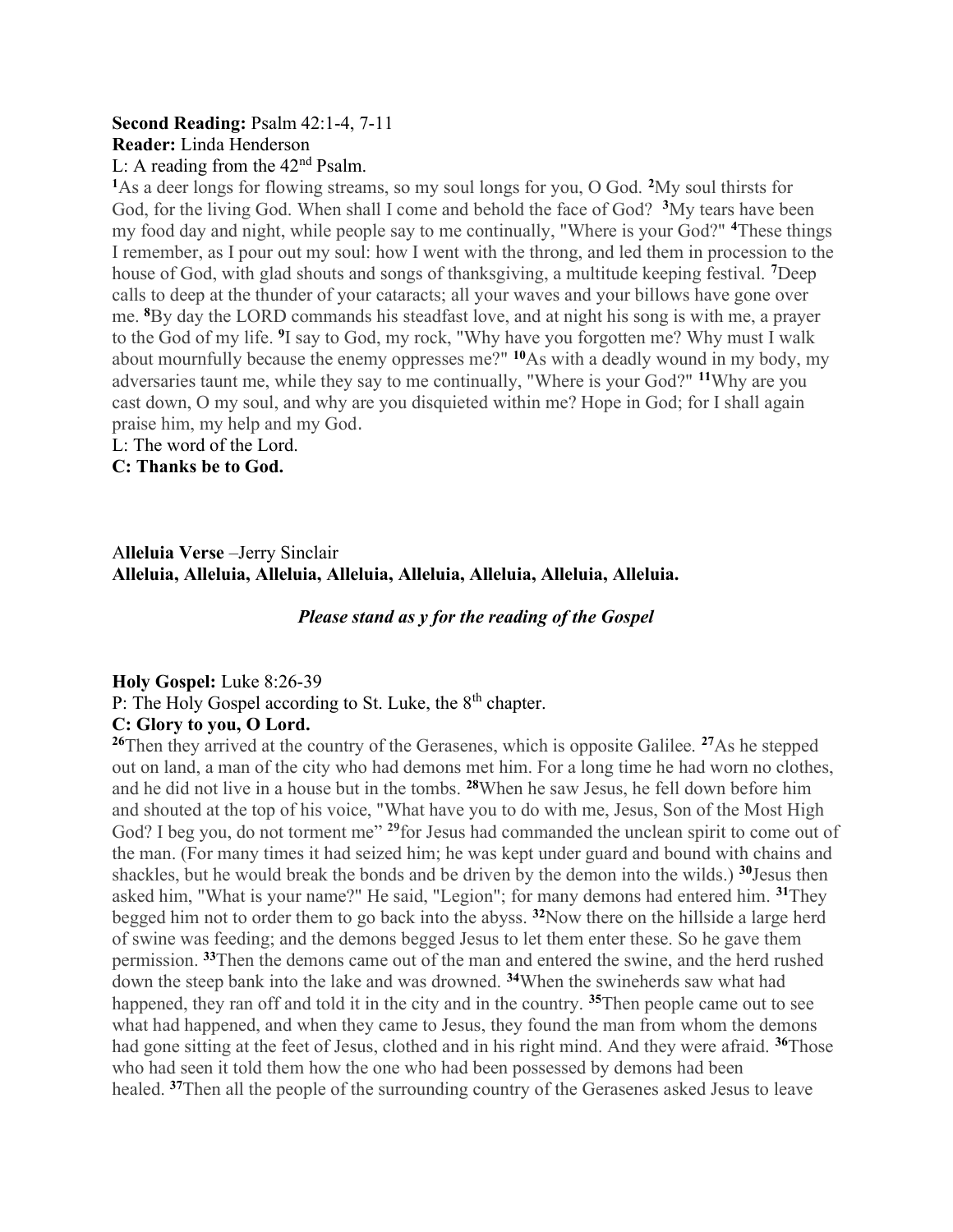them; for they were seized with great fear. So he got into the boat and returned. <sup>38</sup>The man from whom the demons had gone begged that he might be with him; but Jesus sent him away, saying, <sup>39</sup>Return to your home, and declare how much God has done for you. So he went away, proclaiming throughout the city how much Jesus had done for him. P: The Gospel of our Lord. C: Praise to you, O Christ.

#### Homily

Hymn of the Day: (ELW #843) "Praise the One Who Breaks the Darkness" vs1

Praise the One who breaks the darkness with a liberating light; praise the One who frees the pris'ners, turning blindness into sight. Praise the One who preached the gospel, healing ev'ry dread disease, calming storms and feeding thousands with the very bread of peace.

#### vs2

Praise the One who blessed the children with a strong yet gentle word; praise the One who drove out demons with a piercing, two-edged sword. Praise the One who brings cool water to the desert's burning sand; from this well comes living water quenching thirst in ev'ry land.

#### vs3

Praise the one true love incarnate: Christ, who suffered in our place; Jesus died and rose for many that we may know God by grace. Let us sing for joy and gladness, seeing what our God has done. Praise the one redeeming glory; praise the One who makes us one

#### Prayers of Intercession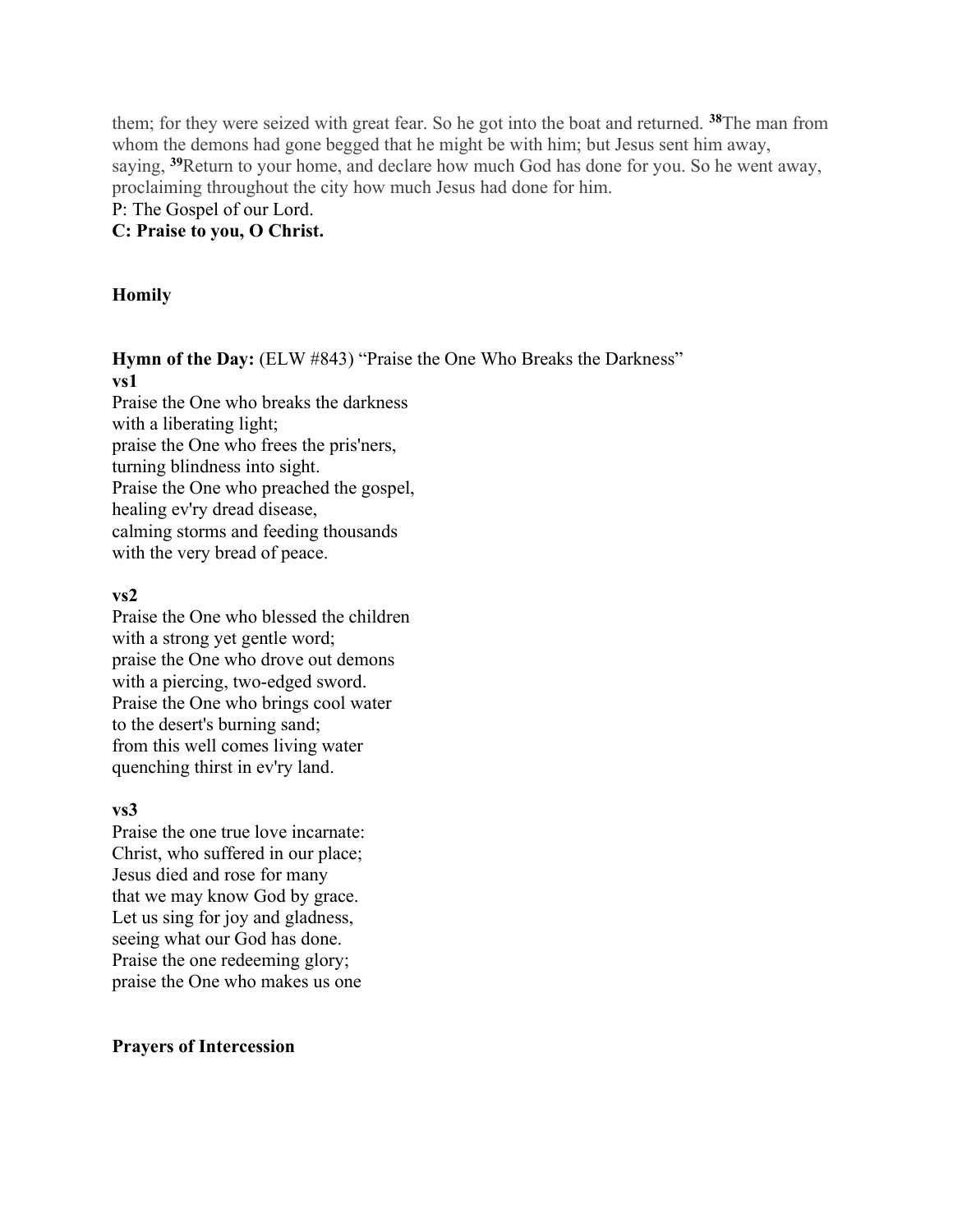The Great Thanksgiving (spoken) P: The Lord be with you. C: And also with you. P: Lift up your hearts. C: We lift them to the Lord. P: Let us give thanks to the Lord our God. C: It is right to give our thanks and praise.

P: It is indeed right, our duty and our joy…we praise your name and join their unending hymn:

Hymn:-Jimmy Owens Ho-ly, ho-ly, ho-ly, ho-ly, ho-ly, ho-ly, Lord God Almighty, and we lift our hearts before you as a token of our love. Ho-ly, ho-ly, ho-ly, ho-ly.

Words of Institution

The Lord's Prayer

Our Father, who art in heaven, hallowed be thy name, thy kingdom come, thy will be done, on earth as it is in heaven. Give us this day our daily bread; and forgive us our trespasses, as we forgive those who trespass against us; and lead us not into temptation, but deliver us from evil. For thine is the kingdom, and the power, and the glory, forever and ever. Amen

Lamb of God-Twila Paris Your only Son no sin to hide, But you have sent Him from your side To walk upon this guilty sod And to become the Lamb of God. O Lamb of God, sweet Lamb of God, I love the holy Lamb of God. O wash me in His precious blood, My Jesus Christ, the Lamb of God.

Holy Communion: White grape juice is available in the center of the tray.

Communion Music: Traditional Spiritual Medley

#### Communion Blessing

P: May the body and blood of our Lord and Savior, Jesus the Christ, strengthen you and keep you in God's grace.

C: Amen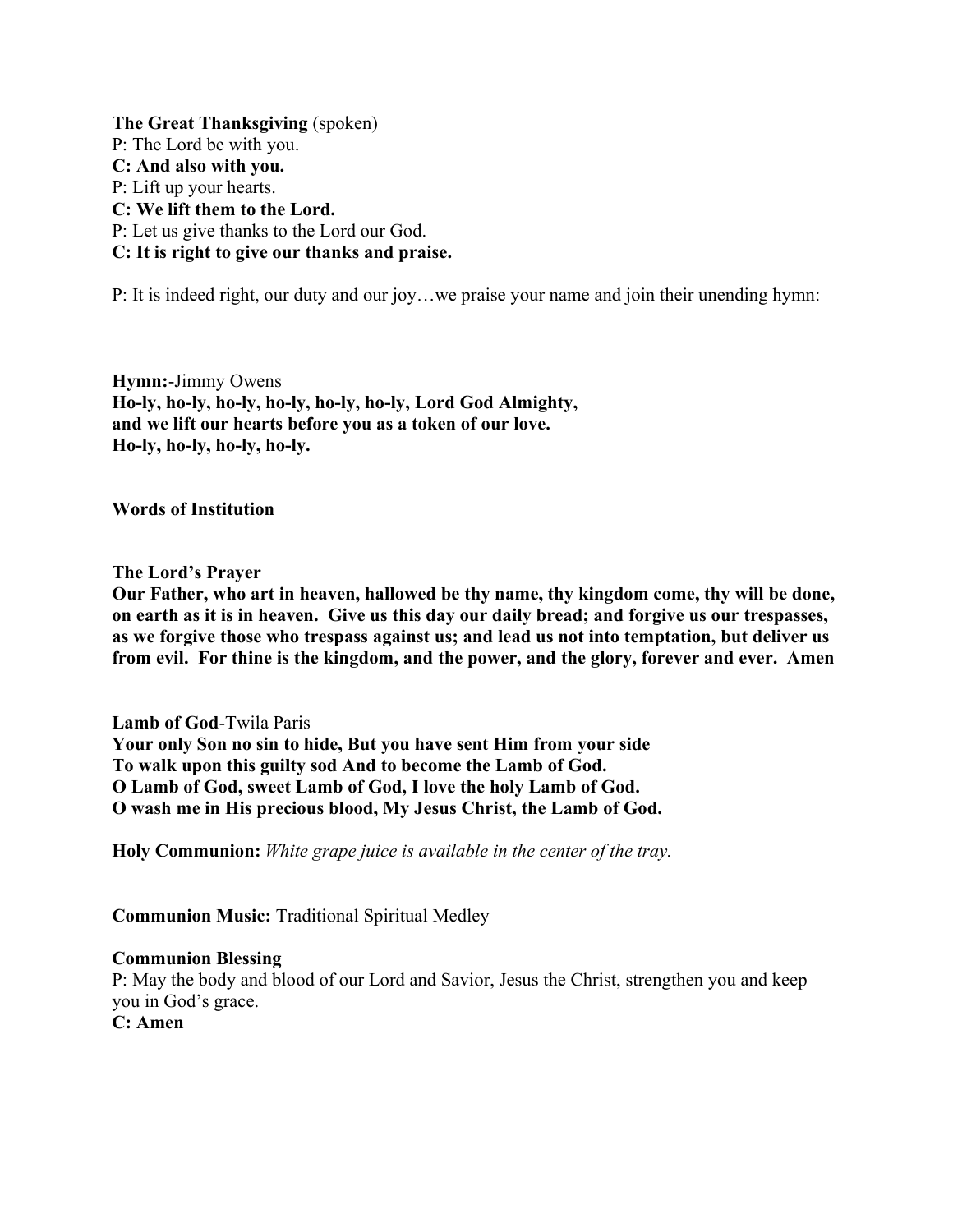Post-Communion Canticle: (ELW #204) "Thankful Hearts and Voices Raise" Thankful hearts and voices raise; tell ev'ryone what God has done. Let all who seek the Lord rejoice and bear Christ's holy name. Send us with your promises and lead your people forth in joy with shouts of thanksgiving. Alleluia. Alleluia.

Benediction (sung by pastor)

P: Almighty God, Father, Son, and Holy Spirit bless you now and forever. C: Amen

#### Candles Extinguished:

## Sending Hymn: (ELW #841) "Lift Every Voice and Sing" (Sung in honor of Juneteenth)

#### vs1

Lift ev'ry voice and sing till earth and heaven ring, ring with the harmonies of liberty. Let our rejoicing rise high as the list'ning skies, let it resound loud as the rolling sea. Sing a song full of the faith that the dark past has taught us; sing a song full of the hope that the present has brought us; facing the rising sun of our new day begun, let us march on till victory is won.

#### vs2

Stony the road we trod, bitter the chast'ning rod, felt in the days when hope unborn had died; yet with a steady beat, have not our weary feet come to the place for which our parents sighed? We have come over a way that with tears has been watered; we have come, treading our path through the blood of the slaughtered, out from the gloomy past, till now we stand at last where the white gleam of our bright star is cast.

#### vs3

God of our weary years, God of our silent tears, thou who hast brought us thus far on the way; thou who hast by thy might led us into the light, keep us forever in the path, we pray. Lest our feet stray from the places, our God, where we met thee; lest, our hearts drunk with the wine of the world, we forget thee; shadowed beneath thy hand may we forever stand, true to our God, true to our native land.